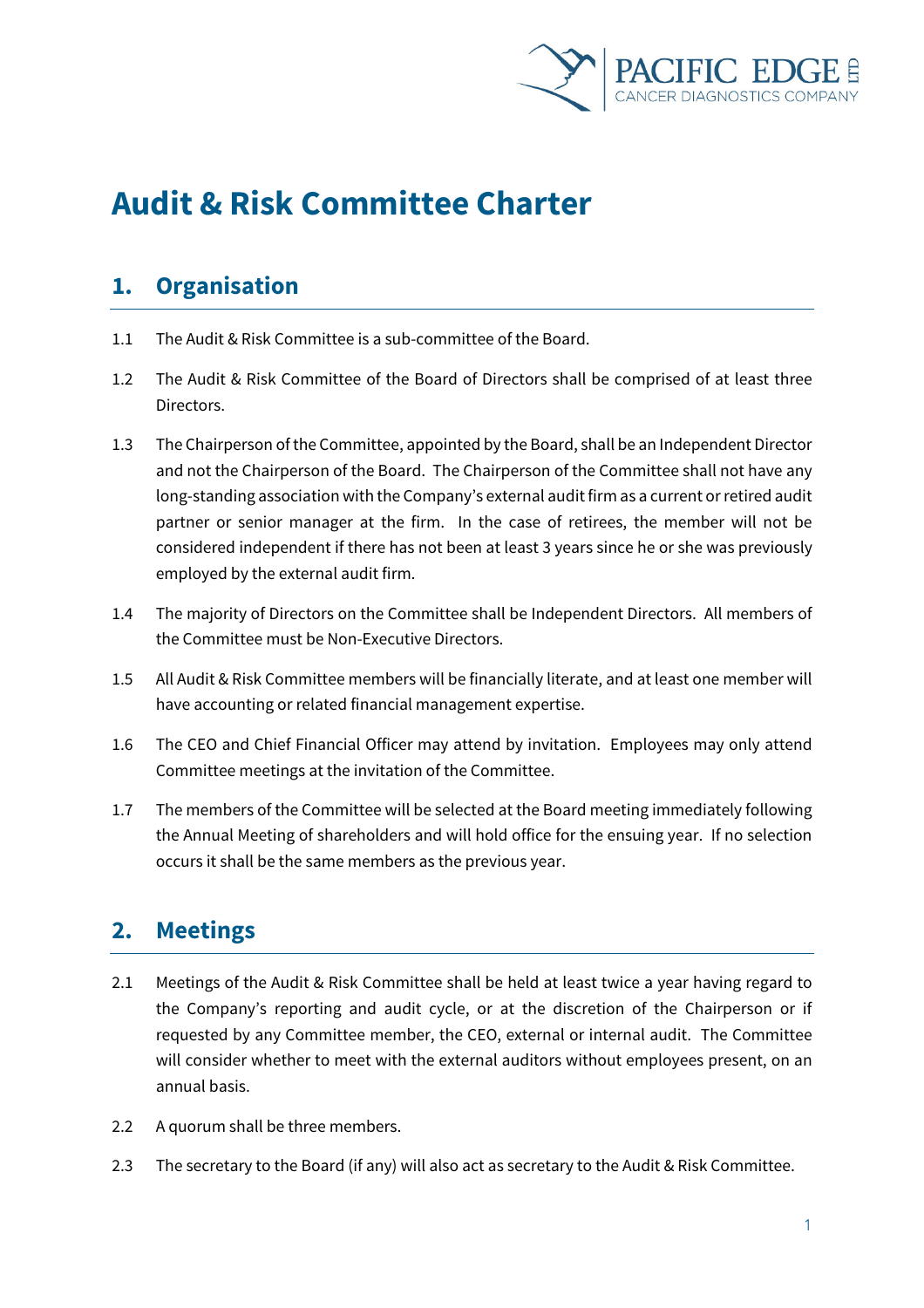

- 2.4 The Audit & Risk Committee shall have in attendance, such representatives from management, internal and external audit, insurance brokers and other advisors, as it may deem necessary to provide appropriate information or explanation.
- 2.5 Any Non-Executive Director who is not a member of the Audit & Risk Committee shall also be able to attend meetings of the Audit & Risk Committee.
- 2.6 Minutes of all meetings shall be kept.

### **3. Statement of Policy**

- 3.1 The Audit & Risk Committee shall provide assistance to the Directors in fulfilling their responsibility to the shareholders, potential shareholders, and investment community relating to corporate accounting, reporting practices of the Company, and the quality and integrity of financial reports of the Company. In so doing, it is the responsibility of the Audit & Risk Committee to:
	- a. maintain free and open communication between the Directors, the external auditors, the internal auditors, and the financial management of the Company.
	- b. ensure that the ability of the external auditors to carry out their statutory audit role is not impaired or could reasonably be perceived to be impaired.
- 3.2 The Audit & Risk Committee is not responsible in any way for the implementation and operation of risk management including internal control and audit systems. This is the responsibility of management. The role of the Audit & Risk Committee is to ensure that appropriate systems and processes are in place to ensure that the Board is properly and regularly informed and updated on corporate financial matters, and to ensure such processes are operating effectively. The Committee will regularly monitor and review the independent and internal auditing practices.

# **4. Responsibilities**

4.1 In carrying out its responsibilities, the Audit & Risk Committee believes its policies and procedures should remain flexible, in order to best react to changing conditions and to ensure to the Directors and shareholders that the corporate accounting and reporting practices of the Company are in accordance with all requirements and are of the highest quality.

#### **Access and Authority**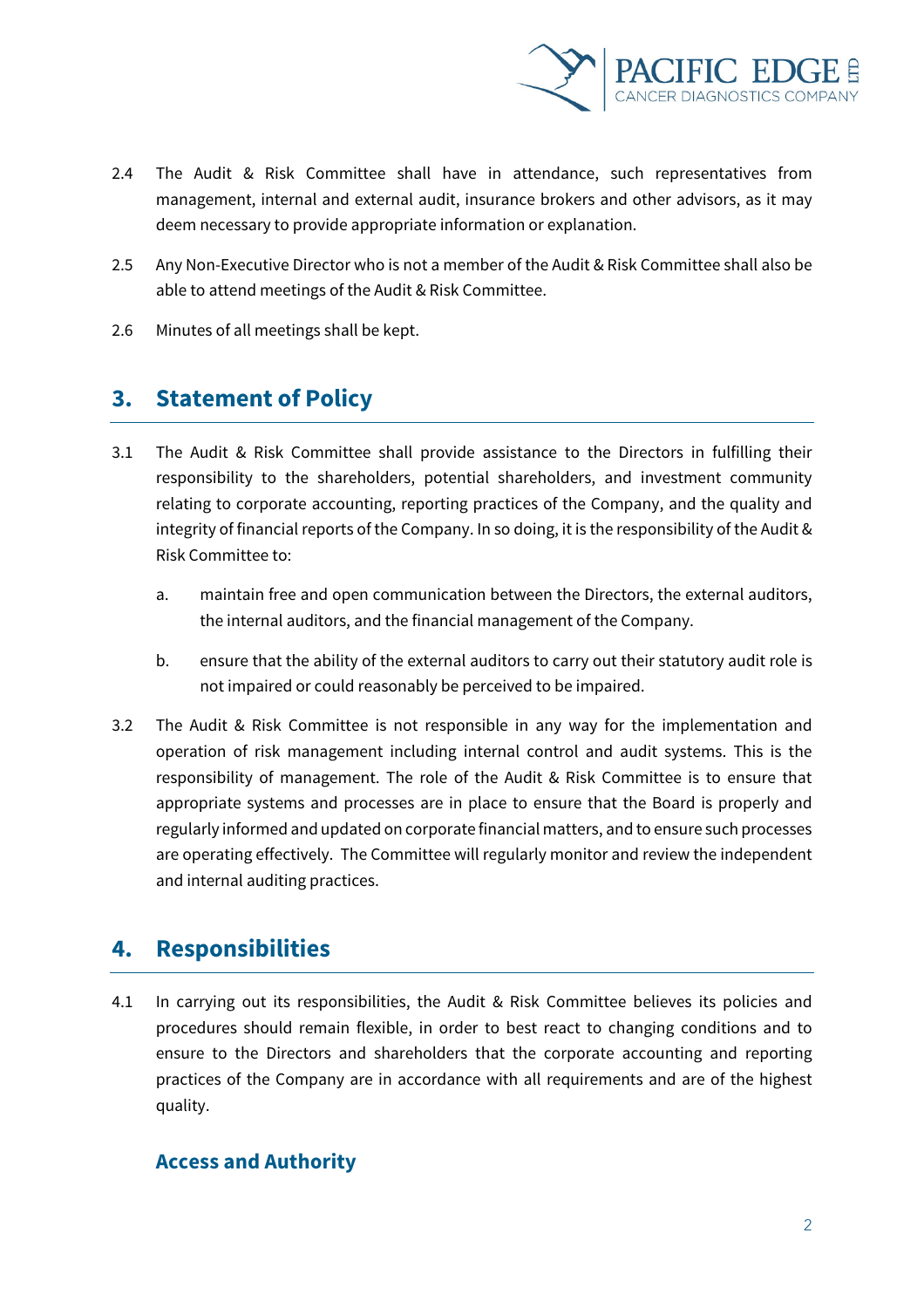

- 4.2 The Audit & Risk Committee shall have all necessary access to, and the authority of the Board to seek any information it requires from any employees to fulfil its function, duties and responsibilities. All employees will be directed to co-operate with any request made by the Audit & Risk Committee.
- 4.3 The Audit & Risk Committee will have direct and unrestricted access to the external auditors and any internal auditors or accountants.
- 4.4 The Audit & Risk Committee shall have the authority of the board to obtain independent professional advice and expertise if it considers this necessary.
- 4.5 The Audit & Risk Committee provides oversight in four distinct areas:
	- a. Governance;
	- b. Financial Reporting;
	- c. Audit Functions; and
	- d. Risk Management Functions

#### **Disclosure**

4.6 Audit & Risk Committee agenda and minutes will be distributed to all Board members regardless of whether they are members of the Audit & Risk Committee.

# **5. Governance**

- 5.1 In carrying out its responsibilities, the Audit & Risk Committee will:
	- a. Obtain the full Board's approval of this Charter and review and reassess this Charter as conditions dictate.
	- b. Annually undertake a self-review of objectives and duties including input from appropriate management and internal and external auditors and report on the effectiveness of the Audit & Risk Committee to the full Board.
	- c. Review and recommend to the Directors the external auditors to be selected to audit the Company and its subsidiaries.
	- d. Have a clear understanding with the external auditors that they are ultimately accountable to the Board and the Audit & Risk Committee, as the shareholders' representatives, who have the ultimate authority in deciding to engage, evaluate, and if appropriate, terminate their services.
	- e. Provide sufficient opportunity for the external auditors to meet with the members of the Audit & Risk Committee without members of management present. Among the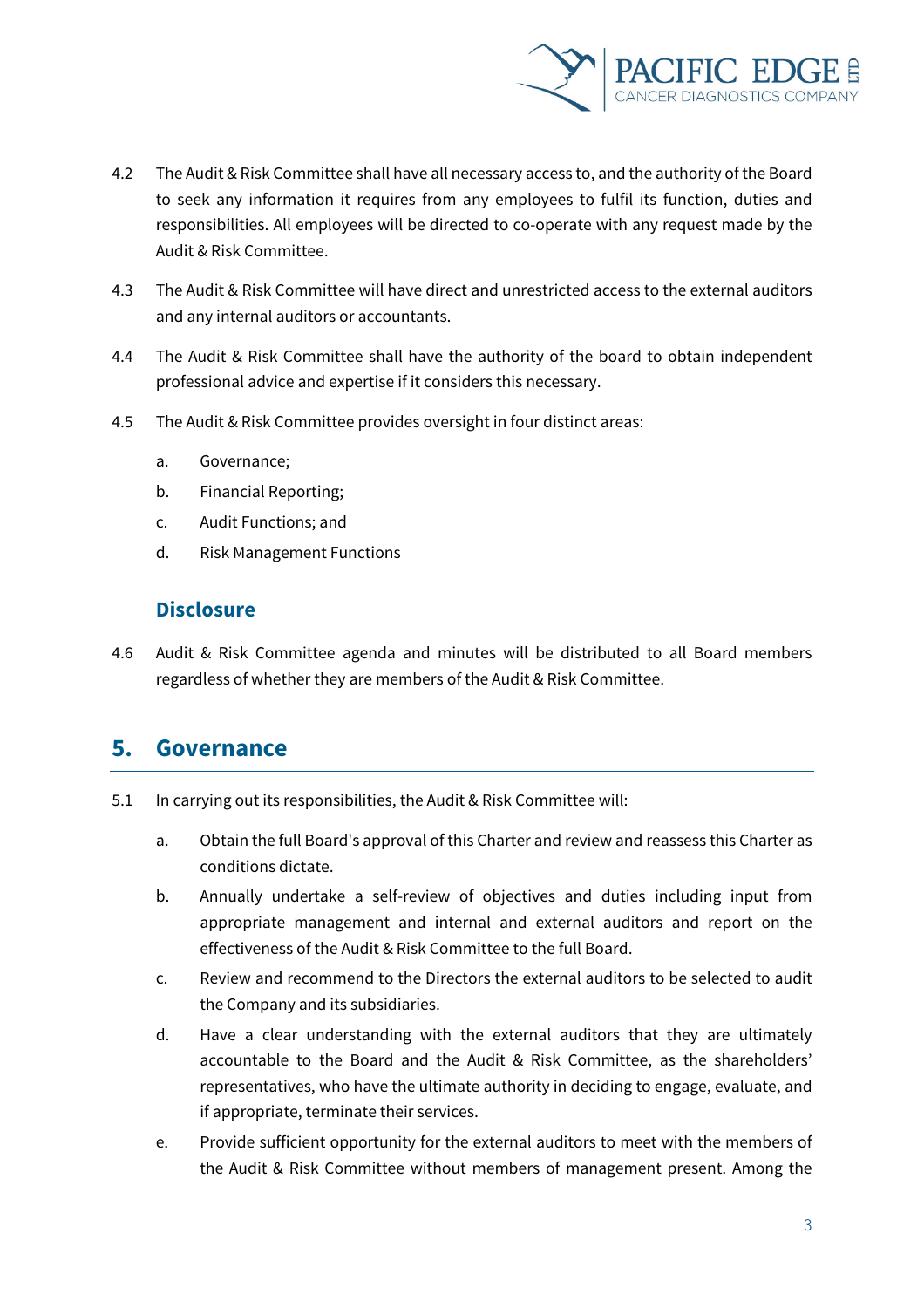

items to be discussed in these meetings are the external auditors' evaluation of the Company's financial, accounting, and auditing personnel, and the co-operation that the external auditors received during the course of audit.

- f. Submit the minutes of all meetings of the Audit & Risk Committee to, or discuss the matters discussed at each Committee meeting with, the Board.
- g. Investigate any matter brought to its attention within the scope of its duties, with the power to retain outside counsel for this purpose if, in its judgment, that is appropriate.

# **6. Financial Reporting**

- 6.1 In carrying out these responsibilities, the Audit & Risk Committee will:
	- a. Review the financial statements contained in the annual report with management and the external auditors to determine that the external auditors are satisfied with the disclosure and content of the financial statements to be presented to the shareholders and that they comply with appropriate laws and regulations.
	- b. Review with financial management and the external auditors the results of their timely analysis of significant financial reporting issues and practices, including changes in, or adoptions of, accounting principles and disclosure practices, and discuss any other matters required to be communicated to the Audit & Risk Committee by the auditors.
	- c. Also review with financial management and the external auditors their judgments about the quality, not just acceptability, of accounting principles and the clarity of the financial disclosure practices used or proposed to be used, and particularly, the degree of aggressiveness or conservatism of the organisation's accounting principles and underlying estimates, and other significant decisions made in preparing the financial statements.
	- d. Review the Company's tax position, compliance and any exposures.
	- e. Review financial reports required under Listing Rules before they are issued to the market and advising the board whether they comply with applicable laws and regulations.
	- f. Recommend to the Board for adoption significant changes in accounting policies and annual and six-monthly financial statements.

# **7. Audit Functions**

7.1 In carrying out these responsibilities, the Audit & Risk Committee will: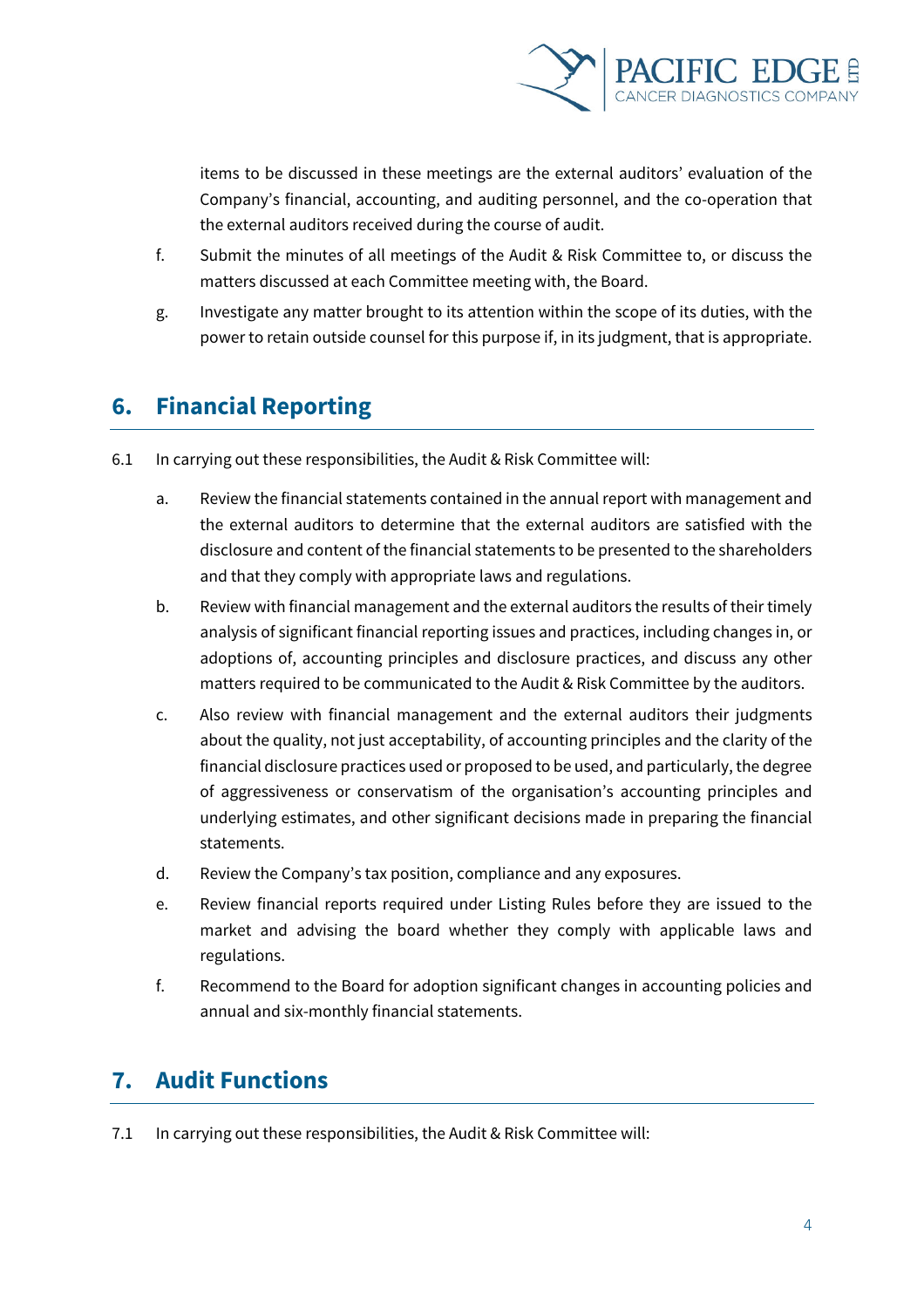

- a. Meet with the external auditors and financial management of the Company to review the scope of the proposed audit and half year review for the current year and the procedures to be utilised, the adequacy of the external auditor's compensation and at the conclusion review such audit or review, including any comments or recommendations of the external auditors.
- b. Review reports received from regulators and other legal and regulatory bodies, matters that may have a material effect on the financial statements or related Company compliance policies.
- c. Report the results of the annual audit to the Board. If requested by the Board, invite the external auditors to attend the full Board of Directors meeting to assist in reporting the results of the annual audit or to answer other Directors' questions (alternatively, the other Directors, particularly the other Independent Directors, may be invited to attend the Audit & Risk Committee meeting during which the results of the annual audit are reviewed).
- d. Review and approve the nature and scope of other professional services provided by the Company by the external auditors and consider the relationship to the auditors' independence. In connection with this, the Committee will monitor any services provided by the external auditors other than statutory audit services.
- e. On an annual basis assess and confirm to the Board the independence of the external auditor.
- f. Make recommendations to the Board as to the appointment or discharge of external auditors and the rotation of the key audit partner every five years in accordance with Listing Rule 2.13.3(f).
- g. Establishing the external auditor's fees, assuming that shareholders have approved the Board to do so.
- h. On an annual basis, review and monitor the ratio of non-audit to audit fees.
- i. Approve in advance the hiring of an existing/former audit manager/partner having regard to independent considerations.

# **8. Risk Management Functions**

- 8.1 The Board is responsible for risk management generally and delegates this responsibility to the CEO who may further delegate such responsibilities to the CFO and other officers as determined by the CEO.
- 8.2 The Audit & Risk Committees risk management responsibilities will be to: